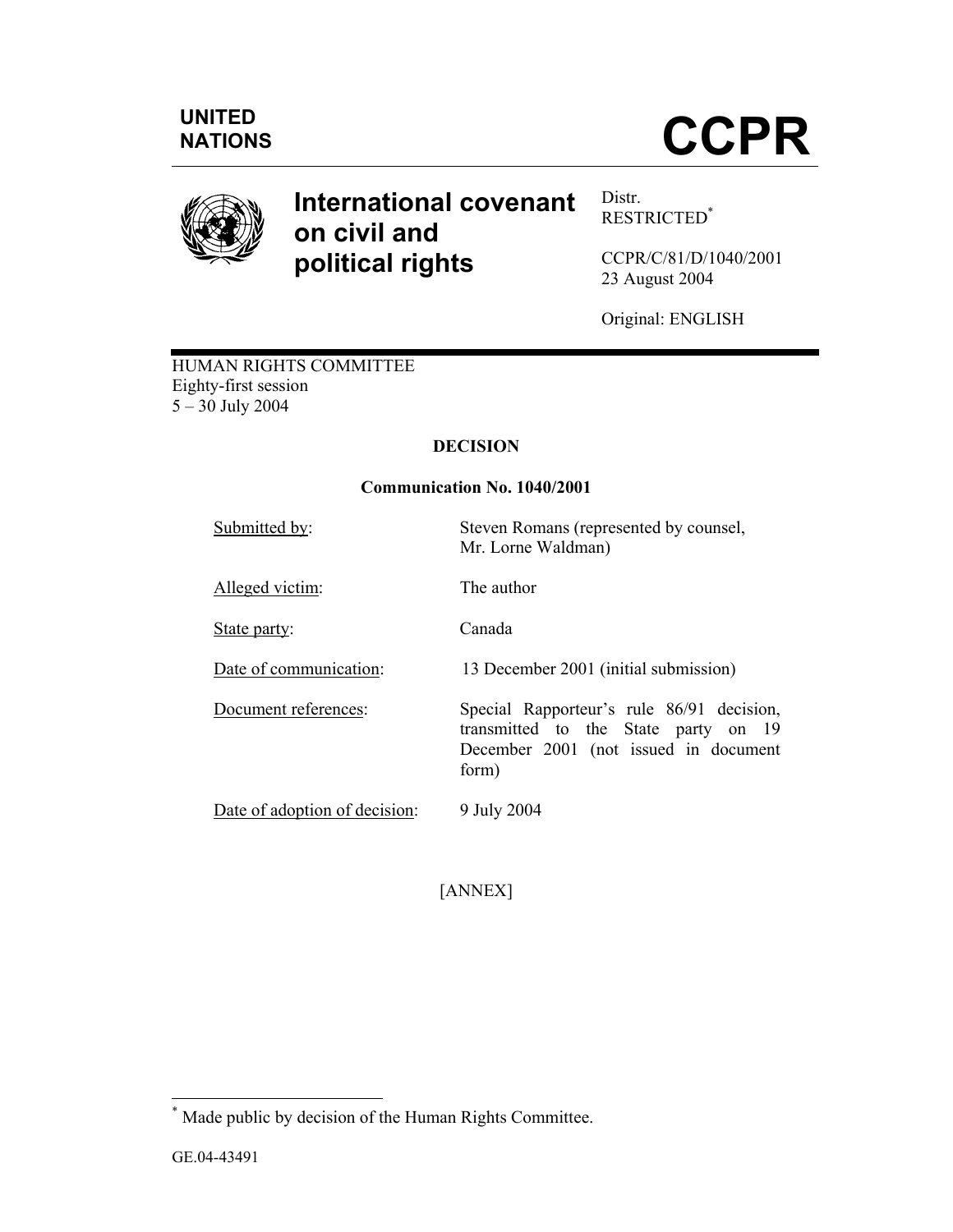#### **ANNEX**

## DECISION OF THE HUMAN RIGHTS COMMITTEE UNDER THE OPTIONAL PROTOCOL TO THE INTERNATIONAL COVENANT ON CIVIL AND POLITICAL RIGHTS

Eighty-first session

#### concerning

## **Communication No. 1040/2001\*\***

| Submitted by:          | Steven Romans (represented by counsel<br>Mr. Lorne Waldman) |
|------------------------|-------------------------------------------------------------|
| Alleged victim:        | The author                                                  |
| State party:           | Canada                                                      |
| Date of communication: | 13 December 2001 (initial submission)                       |

 The Human Rights Committee, established under article 28 of the International Covenant on Civil and Political Rights,

Meeting on 9 July 2004

Adopts the following:

 $\overline{a}$ 

## **DECISION ON ADMISSIBILITY**

1.1 The author of the communication, dated 13 December 2001, is Mr. Steven Romans, a Jamaican national born on 30 October 1965. He is a permanent resident of Canada, however subject to a deportation order as at the time of submission of the communication. He claims that his deportation to Jamaica would constitute a violation by Canada of his rights under articles 6, 7, 10 and 23 of the Covenant. He is represented by counsel.

1.2 On 19 December 2001, the Committee, acting through its Special Rapporteur on New Communications, pursuant to Rule 86 of the Committee's Rules of Procedure, requested the State party not to deport the author to Jamaica until the Committee had considered the case.

1.3 On 26 May 2003, the Special Rapporteur on New Communications decided to separate consideration of the admissibility and the merits of the case.

<sup>\*\*</sup> The following members of the Committee participated in the examination of the present communication: Ms. Christine Chanet, Mr. Franco Depasquale, Mr. Maurice Glèlè Ahanhanzo, Mr. Ahmed Tawfik Khalil, Mr. Rajsoomer Lallah, Mr. Rafael Rivas Posada, Sir Nigel Rodley, Mr. Martin Scheinin, Mr. Ivan Shearer, Mr. Hipólito Solari-Yrigoyen, Ms. Ruth Wedgwood and Mr. Roman Wieruszewski.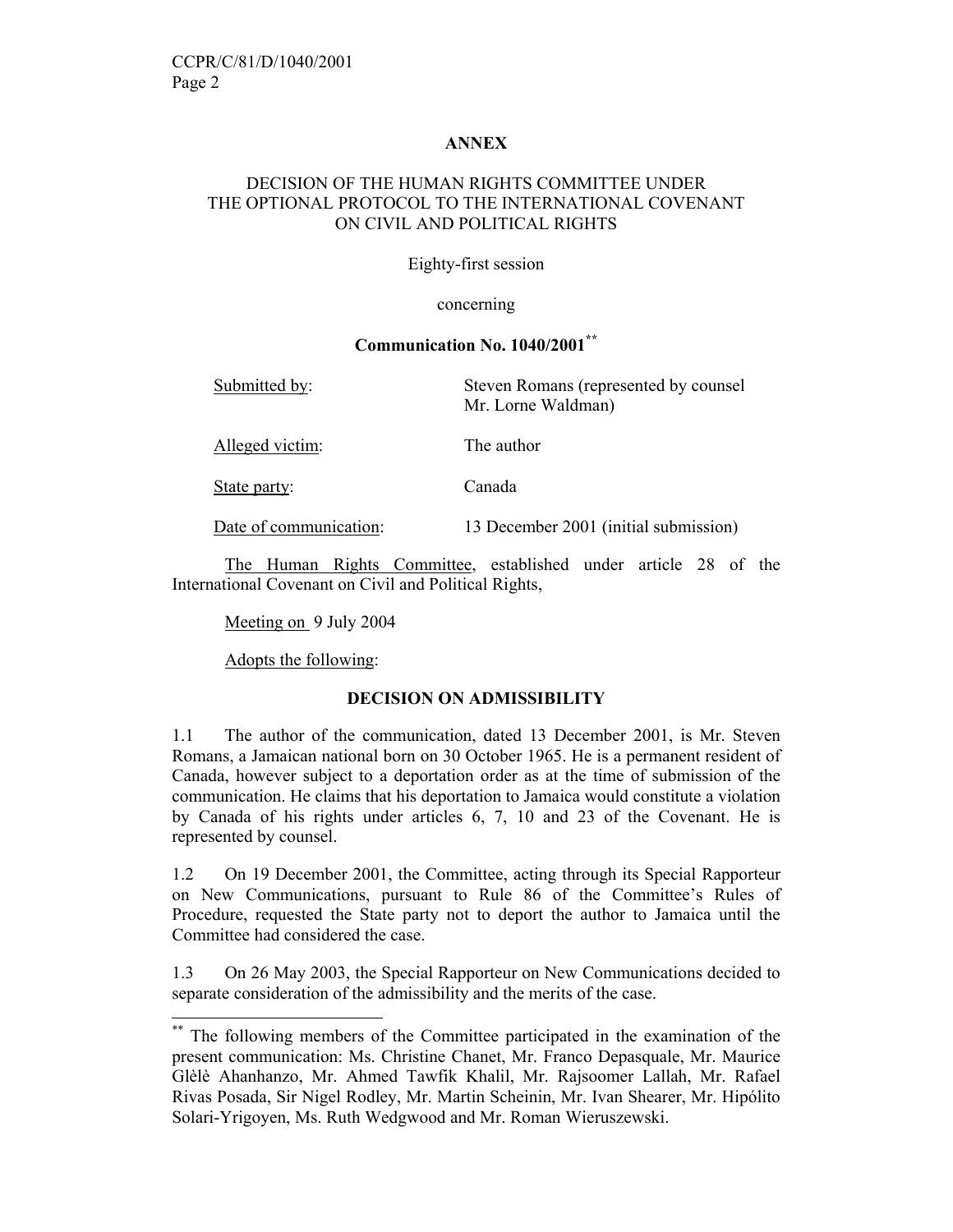#### **The facts as presented by the author**

2.1 The author emigrated from Jamaica to Canada in 1967, then under two years old. He arrived as a permanent resident and has since retained that status. Since 1967, he has lived continuously in Canada, save for one trip to Jamaica when he was eleven years old. The author's entire family, including his mother, father and two brothers are also in Canada and have lived there for over thirty years. There are no remaining relatives in Jamaica.

2.2 In June 1991, the author was convicted of breaking and entering with intent. In July 1992, he was convicted of trafficking in narcotics. In December 1992, he was convicted of possession of narcotics for purposes of trafficking. By 1995, he had been diagnosed to suffer from chronic paranoid schizophrenia, and to have both substance abuse and personality disorders. In December 1996, he was convicted of assault and of assault causing bodily harm.

2.3 On 7 July 1999, after a deportation inquiry, an immigration adjudicator issued a deportation order on the ground of these offences and ordered the author's deportation from Canada. On 30 November 1999, the Immigration and Refugee Board (Appeal Division) dismissed his appeal that having regard to all the circumstances of the case, he should not be removed. The Appeal Division accepted that the "probable cause" of the author's crimes was mental illness, but found that there was a "very high probability" that he would re-offend, and that his offences would be of violent nature. No medication had been demonstrated to control the mental illness, even when he was detained and medication could be administered regularly. It accepted that there would be "great emotional hardship" inflicted on his family in the event of deportation, but found, on balance of probabilities, that there would not be undue hardship upon him in that event.

2.4 On 11 June 2001, the Federal Court (Trial Division) dismissed the author's application for judicial review of the Appeal Division's decision. The Court considered that it was not a violation of fundamental justice, contrary to section 7 of the Canadian Charter of Rights and Freedoms, $<sup>1</sup>$  to deport a permanent resident who</sup> had resided in Canada since early childhood and had no establishment outside of Canada, and where the permanent resident suffered from a serious mental illness so serious that he was unable to function in society. The Court also rejected the contention that the Appeal Division's findings of fact were patently unreasonable.

2.5 On 18 September 2001, the Court of Appeal dismissed the author's appeal against the Federal Court's decision, holding that the author's circumstances did not give him an absolute right to remain in Canada. The Appeal Division had properly balanced the competing interests before it and could, on the evidence, justifiably conclude that deportation was in accordance with principles of fundamental justice. On 29 November 2001, an Immigration Officer refused the authors' application to

<sup>1</sup> Section 7 provides : "Everyone has the right to life, liberty and security of the person and the right not to be deprived thereof except in accordance with the principles of fundamental justice."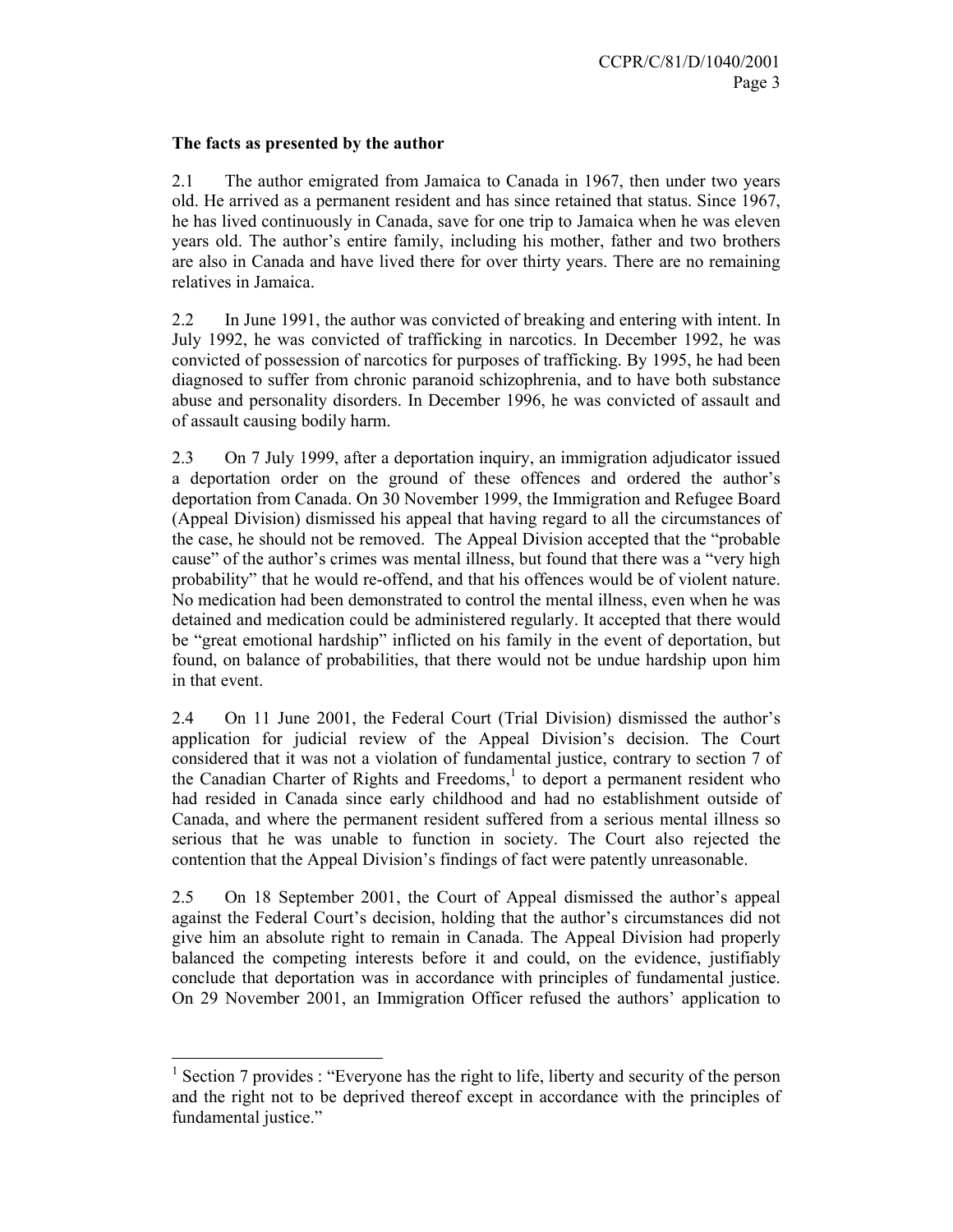remain in Canada on humanitarian and compassionate grounds. On 6 December 2001, the Supreme Court rejected the author's application for leave to appeal, with costs.

2.6 At the time of the submission of the communication, the author had initiated an application for judicial review of the Immigration Officer's decision, as well as an application to re-open the appeal of the deportation order to the Appeal Division. However, none of these proceedings had the effect of automatically staying the deportation order.

## **The complaint**

3.1 Counsel contends that the author's deportation would violate articles 6, 7, 10 and 23 of the Covenant, observing that a State's right to deport a non-citizen is not absolute, but subject to restrictions under international human rights law. He refers to the Committee's Views in Winata v Australia,<sup>2</sup> as well as the jurisprudence of the Committee against Torture under article 3 of the Convention against Torture and Other Cruel, Inhuman or Degrading Treatment or Punishment.

3.2 On articles 6, 7 and 10, counsel contends it is clear that the author is mentally incompetent to act on his own and to care for himself, a fact recognized by the Appeal Division. In contrast to the medical facilities available in Canada, deportation to Jamaica would leave the author with virtually no treatment facilities. Bellevue Hospital in Jamaica had advised that it could not treat violent patients, and such persons are placed in regular prison facilities. There are substantial grounds to believe that due to the author's mental illness and the state of Jamaican prisons, he would be subjected to physical and emotional abuse. Counsel contends that Jamaica has a long history of mistreating the mentally ill, from targets of random violence by police to inhuman treatment in correctional facilities and lack of rehabilitative treatment. His family thus fears for his life and physical integrity. Counsel invokes the judgment of the European Court of Human Rights in  $D_v$  United Kingdom,<sup>3</sup> where it was held that to expel a non-citizen enjoying AIDS treatment to a country without care facilities amounted to a breach of article 3 of the European Convention; he maintains that the present case is even stronger in light of the duration and width of the author's family in Canada.

3.3 On article 23, counsel contends that there are no grounds upon which a limitation on the author's rights to family life and protection of the family can be justified. In counsel's view, the author does not represent a threat to society, as found by the Appeal Division. His longest criminal sentence did not exceed 12 months. Two drug convictions resulted from sales to finance his own habit, three sexual assault convictions only resulted in a suspended sentence, while eight convictions concerned non-compliance with court orders. The person most harmed by these offences is the author himself, rather than others. He remains in need of a treatment plan to allow him to function properly in Canadian society, and will remain in detention, under psychiatric treatment, until this has been achieved.

 $2^2$  Case No 930/2000, Views adopted on 16 August 2001.

<sup>3</sup> Application 30240/1996, judgment of 2 May 1997.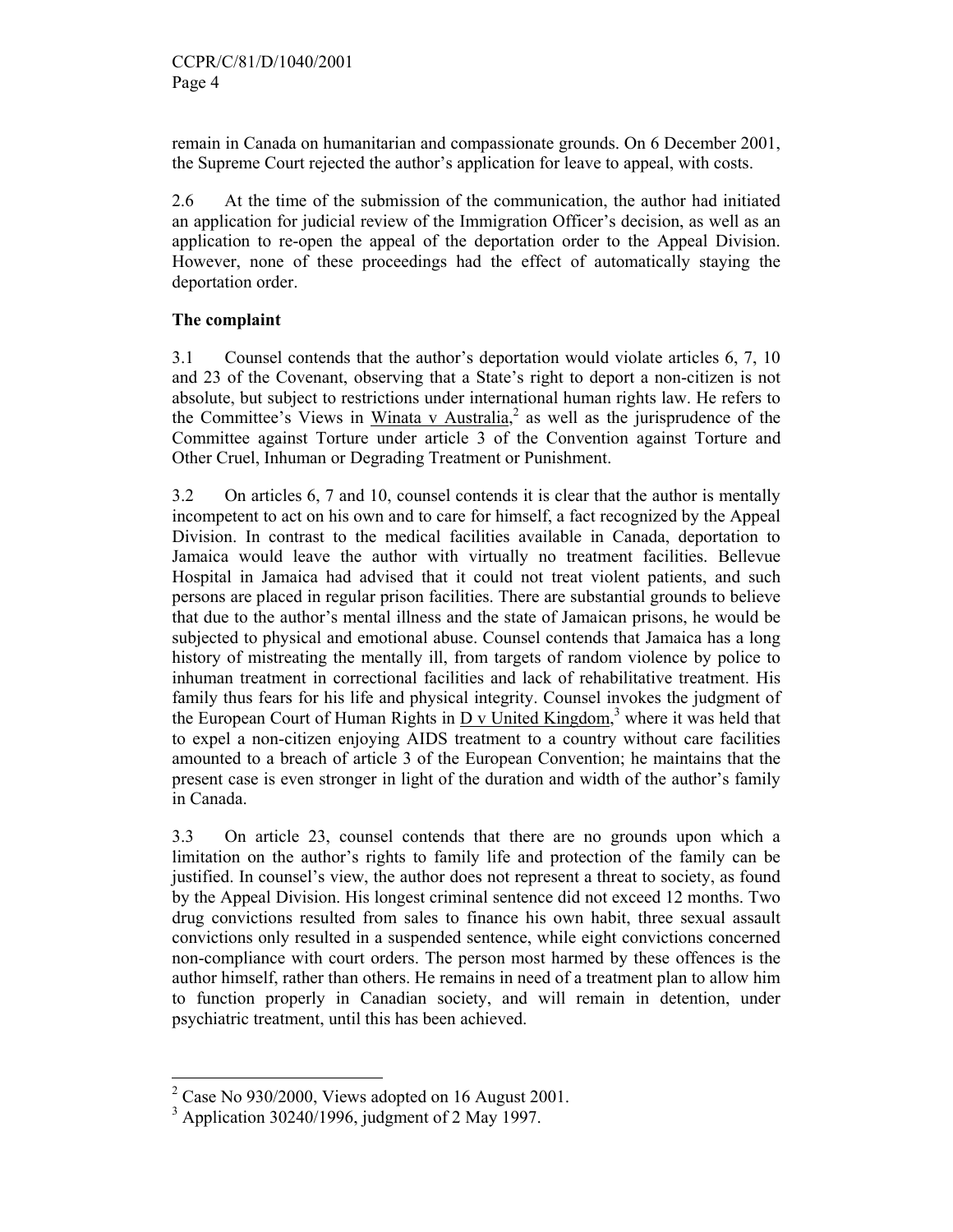3.4 The author's removal would leave his family, who care deeply for him, without a son and brother and cause grief and loss. Maintaining close family ties is particularly important to people of colour, given difficulties in Canadian society. His family, willing and able to support the author in Canada, would be unable to do so in Jamaica. Deportation would be equivalent to exile, given the length of his residence in Canada. Counsel refers to jurisprudence of the European Court, pursuant to which expulsion of long-term residents with strong family ties must be particularly justified.<sup>4</sup> He argues that deportation of the author in view of his mental illness, inability to care for himself, absence of other family and non-serious offending would be disproportionate.

#### **The State party's submissions on the admissibility of the communication**

4.1 By submissions of 16 May 2002, the State party disputed the admissibility of the communication, contending that it was inadmissible for failure to exhaust domestic remedies and, with respect to articles 6 and 10, for lack of substantiation.

4.2 On exhaustion of domestic remedies, the State party argued that the author was currently pursuing two remedies which, if successful, would allow him to remain in Canada. Firstly, upon application by a permanent resident prior to a deportation, the independent Appeal Division could re-open an appeal and exercise its discretion in a different way. On 13 December 2001, the author had filed a motion for re-opening, which was granted on 24 January 2002. A date for hearing of the re-opened appeal had not been set. Applications for judicial review of any adverse decision would lie, with leave, to the Federal Court, and in turn to the Court of Appeal and the Supreme Court. Stays preventing deportation may be sought at these points. Secondly, as to the judicial review proceedings concerning the decision of the Immigration Officer, the Federal Court had granted leave to apply for judicial review on 20 March 2002. The substantive application for judicial review would be heard on 12 June 2002, and any adverse decision would be appealable as described. A positive decision would result in the case being sent back for re-determination.

4.3 As the Committee has repeatedly held that judicial review constitutes an available and effective remedy, $5$  the State party considered the communication to be inadmissible.

4.4 While not admitting a prima facie violation of articles 7 and 23, issues in relation to which are currently before domestic tribunals, the State party argued that the claims under articles 6 and 10 were unsubstantiated, for purposes of admissibility. The author had presented no evidence that death would be a necessary and foreseeable consequence of a return to Jamaica, while an alleged deterioration of his condition after return was largely speculative. The allegations under article 6 were not materially different to the claims under article 7, which were currently sub judice. In terms of article 10, the author made no allegation of mistreatment in Canadian custody, while his allegation of detention in a Jamaican pentitentiary and abuse there

 $4 \underline{\text{Beldjoudi v France}}$  Application No 12083/86, judgment of 26 March 1992.

<sup>&</sup>lt;sup>5</sup> See, for example, **Badu v Canada Case No 603/1994**, Nartey v Canada Case No 604/1994 and Adu v Canada Case No 654/1995, Decisions adopted on 18 July 1997.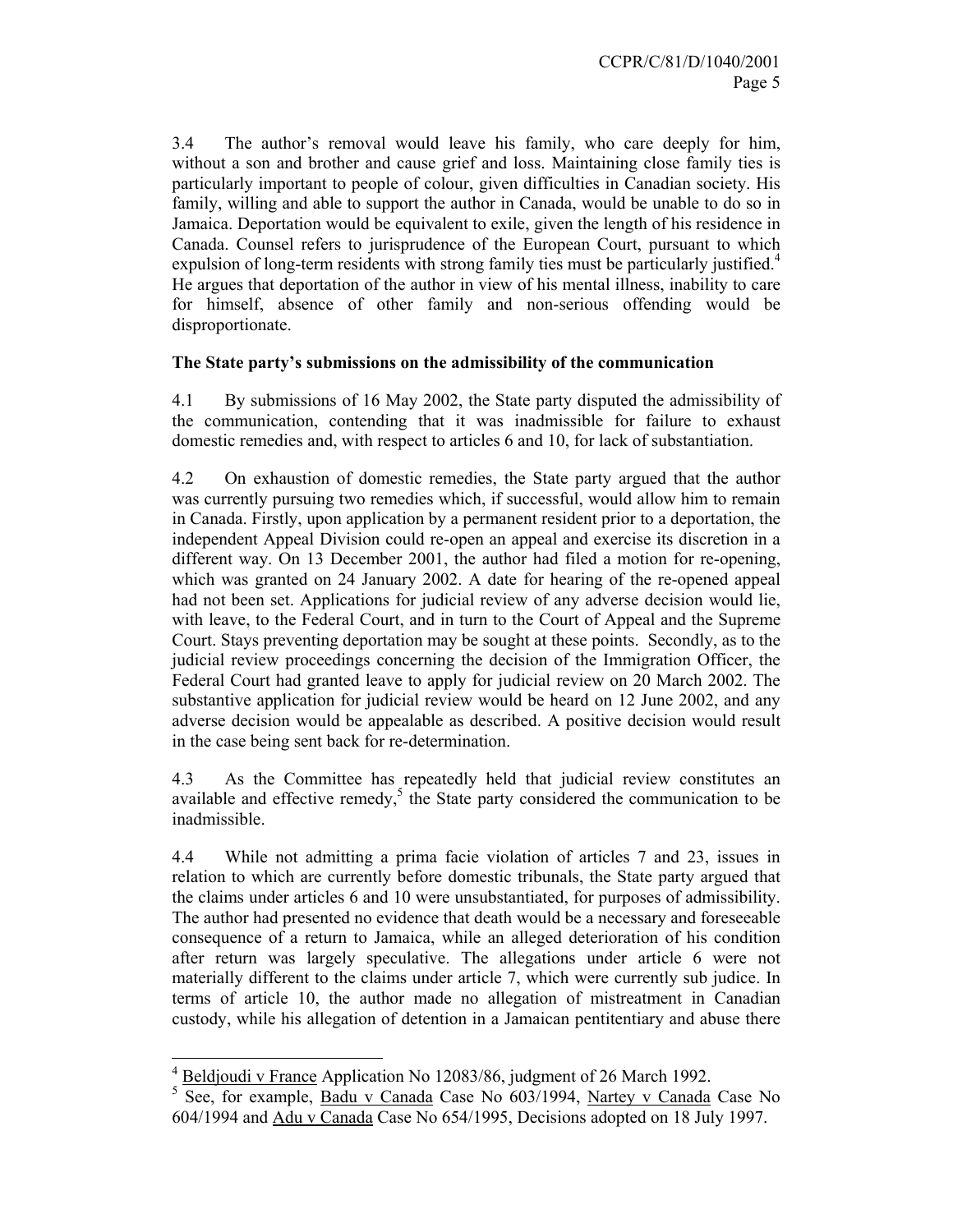was speculative. Again, these claims were also subsumed under the article 7 issues presently sub judice.

4.5 By further submission of 20 August 2002, the State party noted that the author's application for judicial review of the Immigration Officer's decision had been heard as scheduled, while his appeal against deportation was scheduled for hearing by the Appeal Division on 6 September 2002. Either of these decisions could give rise to appeal, with stays on execution being available pending the appeal. Thus, the author was not presently at risk of removal, as no final and enforceable removal order is in place. Given the requirement to exhaust domestic remedies prior to submission of a communication, the communication should thus be declared inadmissible.

### **The author's comments**

5. On 14 March 2003, counsel responded to the State party's admissibility submissions, arguing that, at the time of submission, all foreseeable remedies had been exhausted: the Supreme Court had dismissed the application for judicial review, while immigration officials were under no obligation to consider the then pending application for humanitarian and compassionate consideration prior to deportation. After the issuance of interim measures, counsel had obtained leave of the Appeal Division to reconsider its decision. The Appeal Division then reconfirmed, on 3 January 2003, its decision to dismiss the application. Counsel then applied for judicial review in the Federal Court of that decision, while the Federal Court's decision on the application for judicial review of the Immigration Officer's decision was still being awaited. Accordingly, counsel sought a three month deferral of a determination of admissibility to await these decisions.

#### **Supplementary submissions by the parties**

6.1 By submission of 10 September 2003, the State party advised that on 28 May 2003, the author had been granted leave to apply for judicial review of the Appeal Divisions dismissal of the author's fresh appeal. On 6 August 2003, this appeal, which included a constitutional challenge to the relevant legislation, was heard and judgment was reserved. In the second proceedings concerning judicial review of the Immigration Officer's decision remained outstanding. Accordingly, both sets of domestic proceedings remained afoot and the communication should be declared inadmissible.

6.2 By submission of 13 October 2003, the State party advised that the Federal Court had, on 6 October 2003, granted the author's application for judicial review of the Immigration Officer's decision on his application to remain in Canada on humanitarian and compassionate grounds. Accordingly, the application had been remitted for reconsideration by a different immigration officer. The State party thus argued that the author continues to have failed to exhaust domestic remedies, and the communication is inadmissible.

6.3 By letter of 27 October 2003, the author responded arguing that an application to remain on humanitarian and compassionate grounds is not an effective remedy, as it takes several years to be considered, is discretionary on the part of the immigration